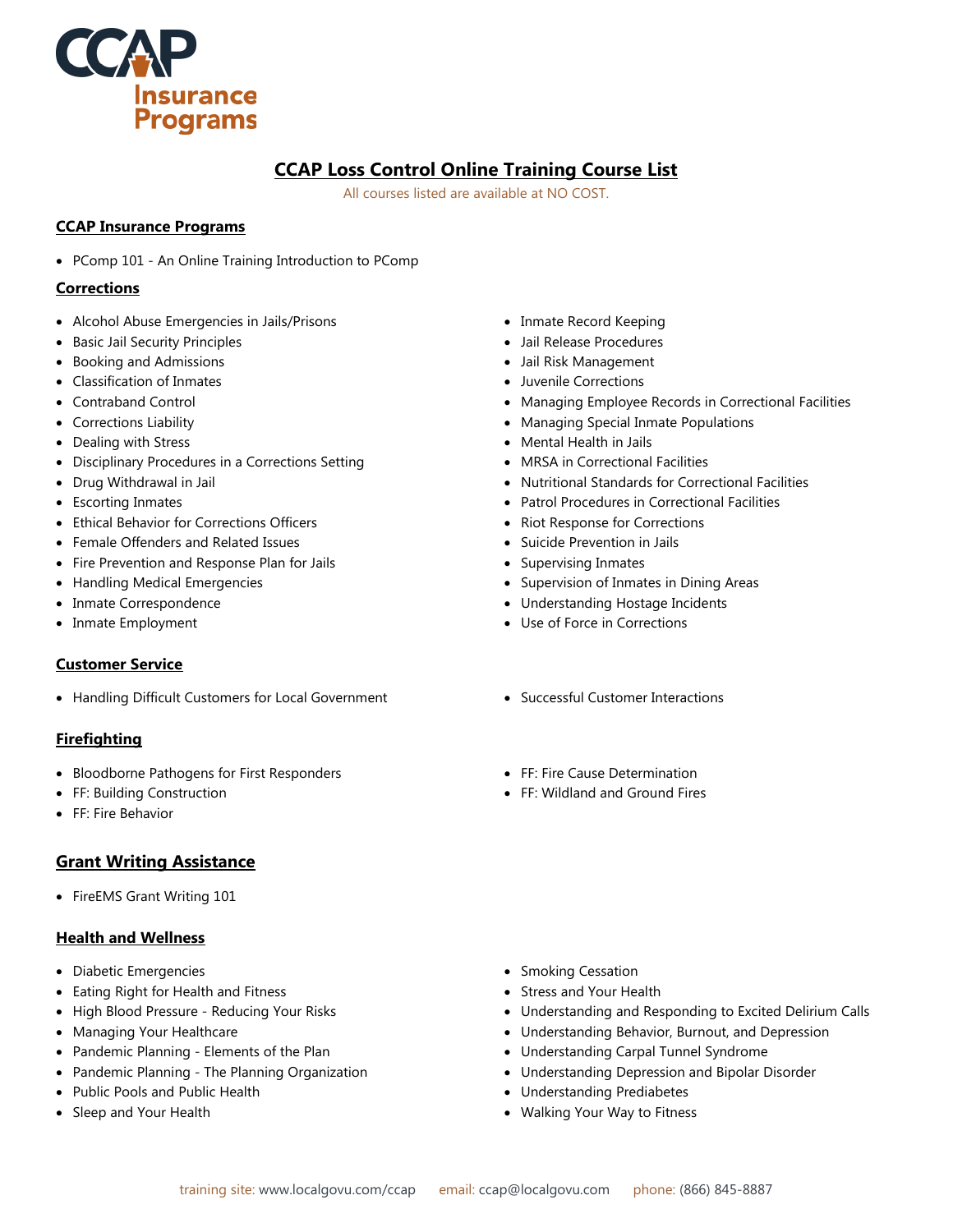

#### **Human Resources**

- Cybersecurity Threats to Public Entities
- Dealing With Angry Employees
- Discipline and Termination
- Diversity in the Workplace
- Employee Recognition
- Employee Retention
- Family and Medical Leave Act (FMLA)
- FMLA Training for Supervisors
- Form I-9 and Employment Eligibility Verification
- Generational Differences
- Handling Angry Employees
- HIPAA: Protected Health Information For Public Entities
- HR Recruitment and Selection Process
- Leadership v. Management
- Managing Risk in an Aging Workforce
- Recognition Of Child Abuse And Neglect
- Recognizing and Responding to Domestic Violence

## **Law Enforcement**

- Active Shooter: Phases and Prevention
- Active Shooter: Recognition and Basic Response
- Active Shooter Preparation and Response for Schools
- Ambush Awareness and Preparation
- Annual Conducted Electrical Weapon (CEW) User Update Version 20.2 Effective: January 15, 2018
- Annual Conducted Electrical Weapon (CEW) User Update Version 21 Effective: January 14, 2019
- Anti-Bias Training For Law Enforcement (1 hour)
- Arrest, Search, & Seizure (Fourth Amendment)
- Best Practices in Canine Encounters (RISE)
- Best Practices in Dangerous Canine Encounters
- Bloodborne Pathogens for First Responders
- Body-Worn Cameras For Law Enforcement
- Bomb Threats in Schools
- Conflict and Dispute Resolution
- Constitutional and Community Policing
- Constitutional Law
- Crisis Intervention Training Overview
- Current Drug Trends
- De-Escalation and Minimizing Use of Force
- Dispatcher Specialized Call Types (Active Shooter)
- Dispatcher Specialized Call Types (Bomb Threats)
- Dispatcher Specialized Call Types (Chemical Suicides)
- Dispatcher Specialized Call Types (Missing Persons/Sexual Exploitation)
- Recruiting Excellent Employees
- Retaining Talent
- Science of Employee Engagement
- Sexual Harassment for Managers
- Sexual Harassment in the Workplace
- Sexual Harassment Training for Management
- Shaping an Ethical Workplace Culture
- The Aging Workforce: Leveraging the Talents of Mature Employees
- The Risks of Social Media in the Workplace
- Transition from Peer to Supervisor
- Violence in the Workplace
- Volunteers Working with Children and Adolescents
- Workers' Compensation: Sprain and Strain Injury Prevention
- Workplace Bullying
- Dispatcher Specialized Call Types (Sovereign Citizens, Domestic Terrorism, and Lone Wolf Attacks)
- Dispatcher: Ethics in Public Service
- Dispatcher: Liability And Legal Issues
- Dispatcher: Stress Management
- Distracted Driving For Law Enforcement
- **Ethics in Law Enforcement**
- Evidence Collection, Control, and Storage
- Handling Missing Children Calls for Dispatchers
- Hate Crimes Training For Law Enforcement
- Implementing a Body-Worn Camera Program
- Interacting with the Mentally Ill as a First Responder
- Interviews and Interrogations
- Intoxicated Driving
- Law Enforcement Encounters with Canines
- **Litigation Procedures**
- Mass Casualty, Natural Disaster Standards
- Off-Duty, Safe, and Ready
- Officer Tactical Training
- Officer Wellness & Mental Health Awareness
- Opioid Crisis: Protecting Our First Responders
- Presenting Effective Testimony in a Courtroom
- Procedural Justice
- Pursuit Driving
- Racial Profiling Part 1
- Recognition Of Child Abuse And Neglect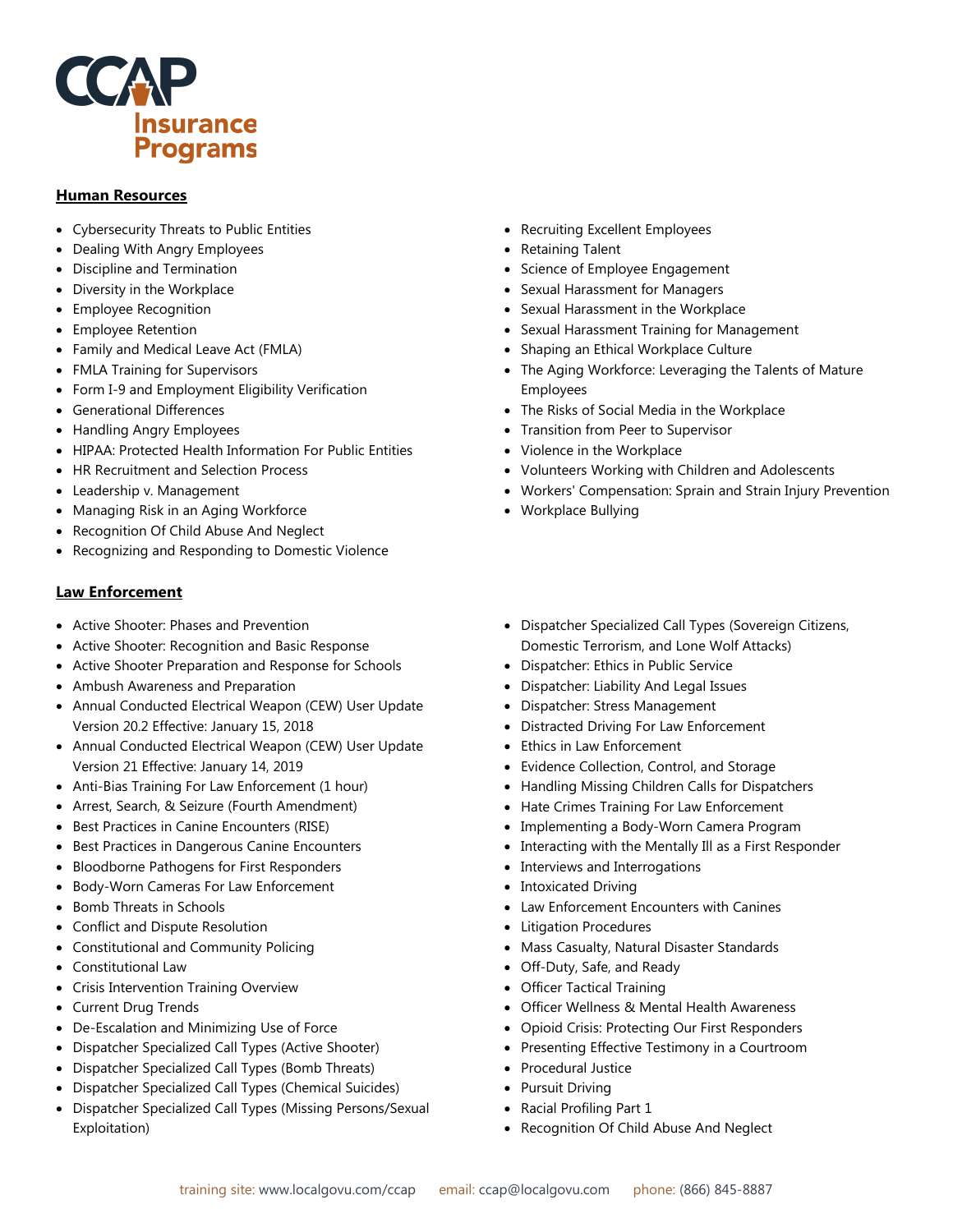

#### **Law Enforcement (continued)**

- Recognizing and Responding to Domestic Violence
- Responding to People with Mental Illness
- Safeguarding Your Community from Terrorism
- School Resource Officers
- Social Media and Law Enforcement

## **Productivity**

- An Introduction to Requests for Proposal
- Basic Telephone Skills
- Business Writing Basics
- Career Professionalism
- Cybersecurity Threats to Public Entities
- Developing Effective Communication Skills
- Effective Presentation Basics

#### **Roadway and Highway**

- Bus Operations: Operator Training
- Bus Safety: Distracted Driving
- Guide to Temporary Traffic Control in Work Zones
- Inspection and Citation Guidance for Roadway and Highway Construction Work Zones

## **Safety and Environment**

- Absorbents and Spills
- Advanced Defensive Driving Techniques
- Airborne and Bloodborne Pathogens
- Back Injuries
- Basic First Aid
- Chainsaw Safety
- Commercial Lawn Mower Safety
- Commercial Motor Vehicle Safety
- Confined Spaces 101
- Confined Spaces 102
- Dealing with Cold Stress
- Dealing with Heat Stress
- Defensive Driving Basics
- Designing and Maintaining Safe Playgrounds
- Driving While Distracted
- Dump Truck Safety
- Electrical and Fire Safety
- Emergency Preparation and Egress
- Suicide Prevention for Law Enforcement
- The LGBTQ Community
- Use Of Force
- Using Oleoresin Capsicum
- Enhancing Work Relationships
- Goal Setting Skills
- Time Management Skills
- Work Environment Flexibility
- Workplace Stress Resiliency
- Writing an Effective E-mail
- Motor Vehicle Incident Investigation
- Traffic Incident Management
- Transit Operations: Supervisor Training
- Work Zone Exposure Control Measures
- Work Zone Traffic Control
- Equipment Safety
- Fall Protection
- Forklift Safety
- Global SDS and the Hazardous Communication Standards
- Hazmat First Responder Awareness (FRA) Level I
- Investigating Incidents for Local Government
- Lawn Care Equipment Safety
- Lockout/Tagout
- Means of Egress
- Power Tool Safety
- Preventing Accidents in the Workplace
- Public Employee Safety in the Community
- Respirators and Air Quality
- Snow and Ice Management
- Trench Safety
- Work Zone Safety for Local Governments
- Workplace Bullying
- Workplace Ergonomics